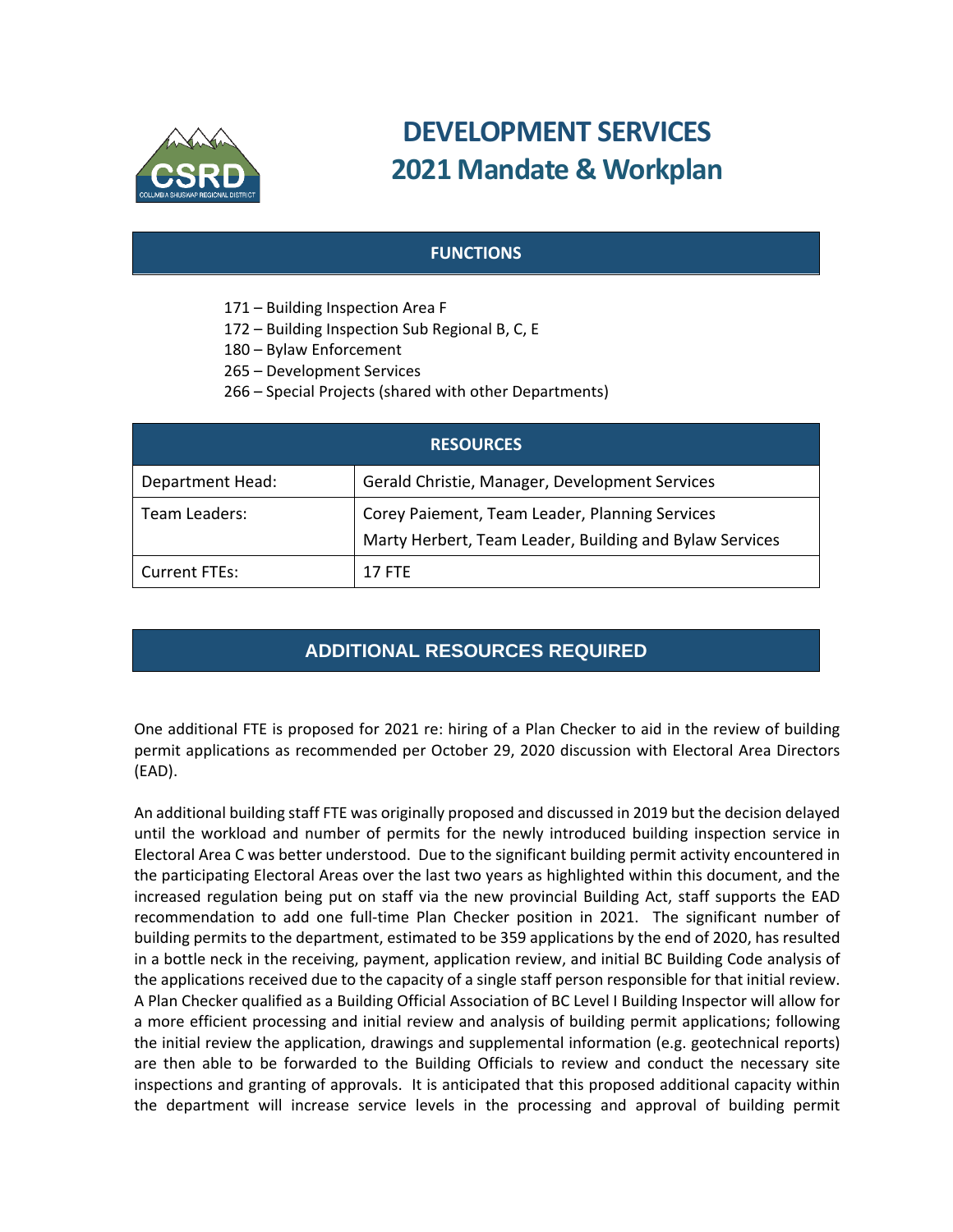applications in a timelier manner. Further, the addition of an appropriately qualified Plan Checker would allow for some staff redundancy in the department to better manage staff sickness or holidays.

Financial implications of an additional FTE is provided in the corresponding budget sheets.

## **MANDATE**

The Development Services (DS) Department's mandate is to provide Electoral Area land use planning, development control, and bylaw enforcement as well as building regulation and dog control to participating areas. The department provides professional advice and recommendations to the Board of Directors who provide policy directives and decision-making on land use matters. Development Services staff adheres to provincial government legislation and regulations and works cooperatively with provincial and federal government ministries and other agencies in the delivery of its products and services. The Development Services Department's organization is structured into four distinct functions:

- Long range planning
- Current planning
- Building Regulation/Inspection
- Bylaw Enforcement/Dog Control

## **CSRD Strategic Plan**

The 2019‐2022 CSRD Strategic Plan sets out priorities and theme areas which guide the Board and staff in the setting of priorities and resources in achieving these goals. The Development Services Department notes the following specific actions that have been undertaken in the following strategic theme areas:

#### *Natural Disaster Mitigation*

- Creation of new Development Permit Areas(DPAs) and associated guidelines as part of the development of the new Electoral Area E Official Community Plan (OCP) which has now received first reading. New DPAs will provide clarity to applicants and staff with regard to regulations that deal with development in hazardous areas and that the land is safe for the use intended. Intent is to incorporate new DPA language into other OCPs in the CSRD.
- Review of existing CSRD floodplain specifications and incorporate into the new Electoral Area E Zoning Bylaw such that known flood areas may be safely used for the use intended.
- Working with BGC Consultants, CSRD Protective Services and IT staff on the Geohazard Risk Prioritization Hazard Assessment project funded through Emergency Management BC (EMBC) and the Natural Disaster Mitigation Program (NDMP). Results to be presented to the Board and report will provide information to consider more detailed study of high‐risk areas.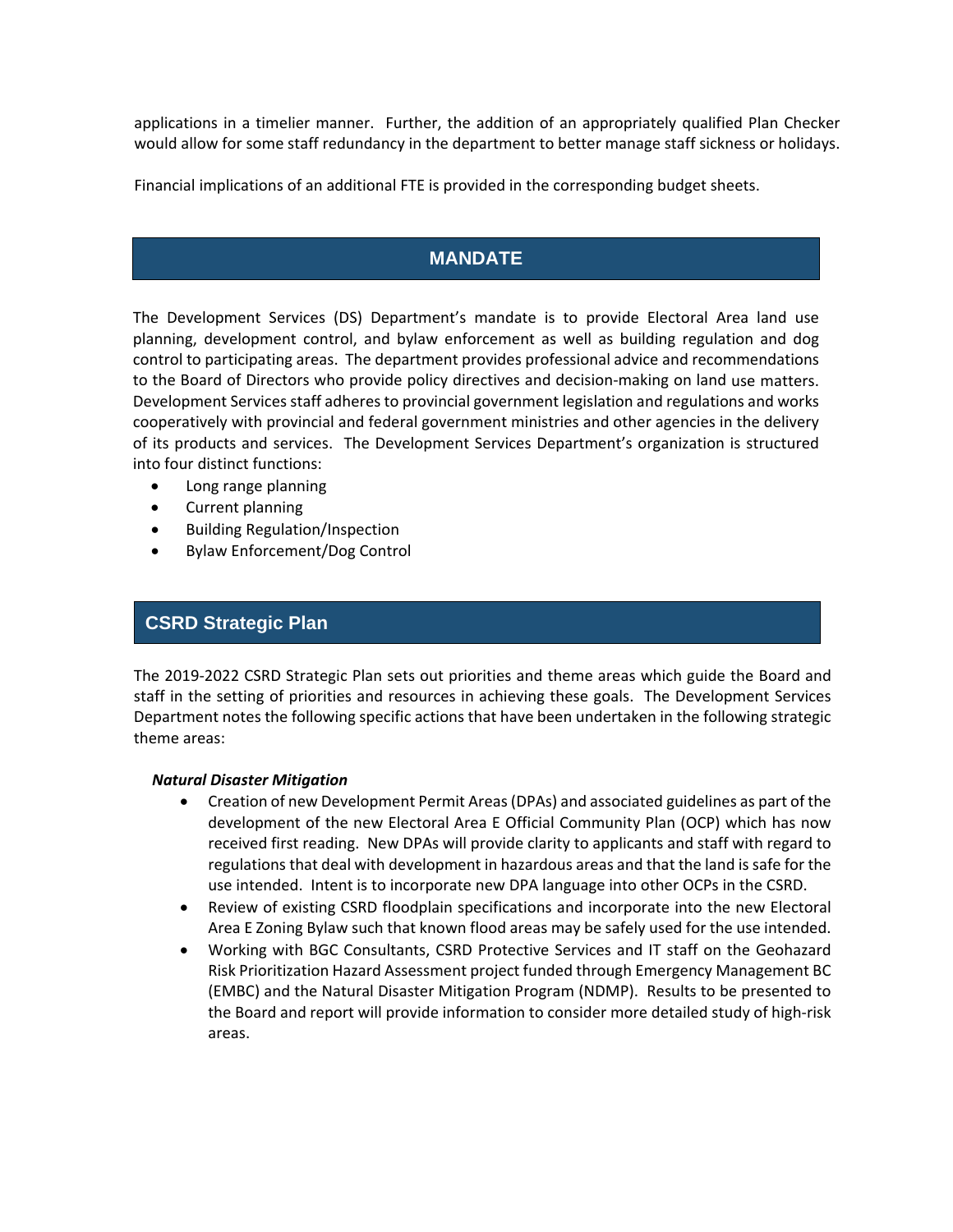#### *Responsible Governance*

 As specifically noted as a workplan item in the Strategic Plan, staff have completed a comprehensive review of, and amendments to, the Development Services Procedures Bylaw No. 4001 and the Board adopted the amended bylaw in the fall of 2020. The result is more efficient staff and Board procedures in the processing of land use applications.

#### *Culture of Engagement*

- Created a procedure to conduct virtual public hearings to continue to encourage public engagement and input on significant land use matters when the pandemic and public health orders do not permit meetings or gatherings.
- Reviewing and adding information guides in hardcopy and online about application processes and frequently asked questions.
- Work underway with IT staff on the implementation of mobile technology to better serve residents on site, as well as making upgrades to the CSRD website to provide the ability of the public to make applications online.

## **2020 Workplan Major Projects**

Although the COVID‐19 pandemic has caused unanticipated interruptions to the 2020 Development Services workplan and the holding of public hearings for land use applications, staff in the department were still able to handle an unexpected surge in land use applications as well as undertake and complete numerous planned projects; however, due to the provincial limitations on public gatherings, and CSRD COVID‐19 health and safety policies, some projects have only partially been completed with others necessary to be delayed to 2021. In order to continue with projects and applications in a timely fashion Development Services staff have developed and utilized new public hearing procedures for in‐ person meetings in conjunction with a virtual meeting option. Staff anticipate that such measures will continue to be used in the near term but are hopeful that an easing of such meeting restrictions may occur in mid 2021 allowing for more traditional public engagement opportunities for applications and projects, e.g. resumption of Advisory Planning Commission meetings, open houses.

Workplan projects undertaken in 2020 include:

- Electoral Area E OCP draft complete and first reading granted;
- Electoral Area E Zoning Bylaw draft nearing completion and first reading anticipated early in 2021;
- Electoral Area C and E Housing Needs Reports completed (UBCM grant);
	- o Grant application now submitted to UBCM to undertake Housing Needs Reports for Electoral Areas B, D and F;
- Completed parcel coverage research and discussion with the EAD with amendments now adopted for three Electoral Area F Zoning Bylaws;
- Development Services Fees Bylaw No. 4000 research, analysis and application time tracking has been undertaken for amendments to be proposed to the bylaw in 2021;
- Completed transition of Dog Control Services from Operations Management to Development Services;
- Completed setback exemption research and discussion with the EAD resulting in the Board adopting amendments to the three Electoral Area F zoning bylaws;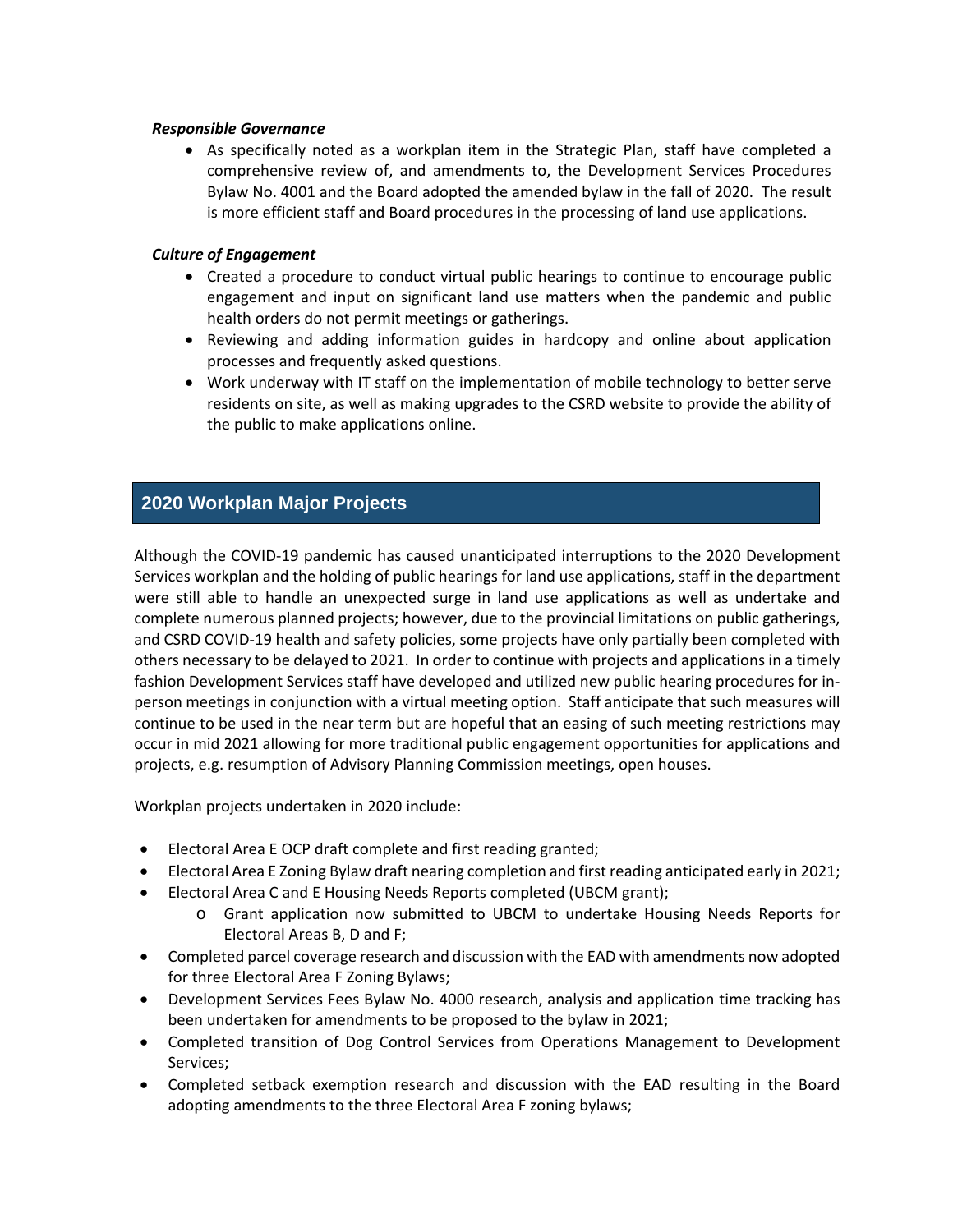- Forestry and Crown Referral Policy researched and draft policy to be brought to Board in 2021;
- Draft covenant pro-forma documents have been created with the intent in 2021 that they will be able to be used by applicants and staff to save time and cost in the application process;
- Research undertaken as to the status of Land Use Contracts in the CSRD; provincial requirements are that LUCs be removed from all properties by mid 2024;
- Researching accessory building sizes to update regulations in various land use and zoning bylaws for consistency and to allow larger accessory buildings on appropriately sized lots;
- Work begun with CSRD IT Services to implement online applications and payments for departmental processes; and,
- Work begun with CSRD IT Services towards the implementation of mobile technology for permitting and bylaw enforcement purposes.

## **DEVELOPMENT SERVICES GOALS FOR 2021**

There are several projects that continue from 2020 as well as newly identified projects for 2021. Given the significant increase in applications of all types to the department the priority of DS staff continues to be the processing of these applications; however, where capacity allows, it is the intent of DS staff to complete existing projects first and then continue to undertake new priority projects.

Workplan goals for 2021 include:

- Hiring of a Plan Checker in the Building Department to facilitate timely review of building permit applications to Building Inspectors;
- Electoral Area E OCP and Zoning Bylaw completed in 2021;
- Undertake Housing Needs Reports for Electoral Areas B, D and F;
- Project start in late 2021 for the new Electoral Area D Falkland/Salmon Valley OCP;
- Discuss amendments to the Development Services Fees Bylaw No. 4000 with the EAD and Board;
- Research and discuss the creation of a CSRD Housing Policy;
- Create new Forestry/Crown referral policy prioritizing need for appropriate public consultation from the Province and forestry companies with regard to forestry and other Crown land use and plans;
- Research and discuss proposed amendments to various Zoning Bylaw regulations with regard to a greater allowance for secondary suites;
- Propose zoning bylaw amendments that would allow for increased sizes of accessory buildings on appropriately sized lots;
- Review of existing CSRD floodplain specifications and incorporate into the new Electoral Area E Zoning Bylaw such that known flood areas may be safely used for the use intended;
- Bylaw Notice Adjudication detailed research, proposed bylaw amendments and implementation plan;
- Proposed subdivision regulations and groundwater mapping updates to be brought forward to the Board for consideration of amendments to Subdivision Servicing Bylaw No. 641;
- Development Permit and miscellaneous bylaw amendments (all OCPs);
- Research and discuss with the EAD the concept and pros/cons to developing one comprehensive Zoning Bylaw for the CSRD;
- Research OCP policy about public access along the foreshore;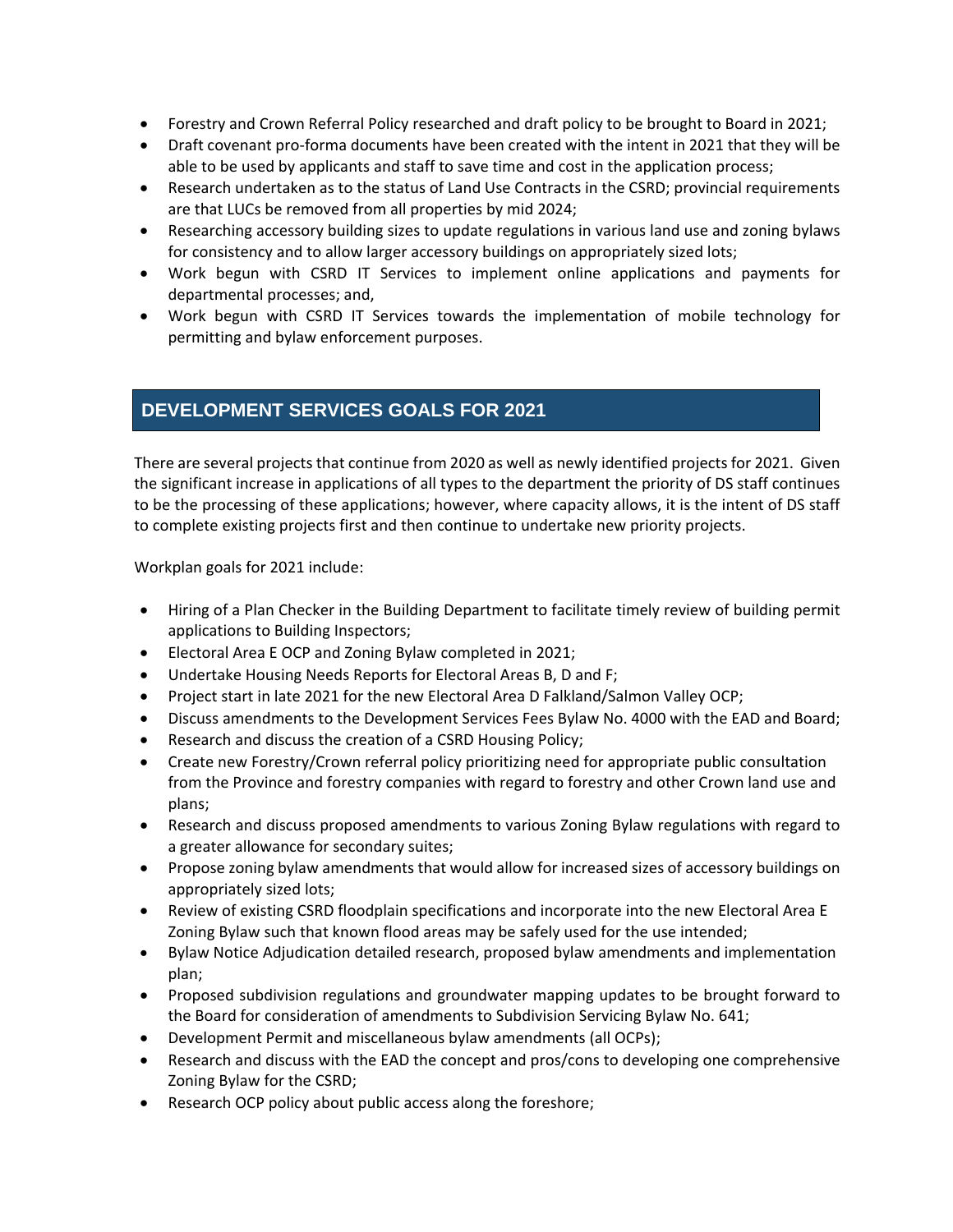- Staff to provide information to the EAD with regard to provincial regulations pertaining to the Energy Step Code and impacts to housing construction;
- Staff to consider OCP Development Permit Area and Building Bylaw amendments to allow for a greater range of exemptions in specific development and geotechnical situations;
- Bylaw Enforcement staff to continue working with Transport Canada in dealing with illegal and non‐compliant buoys on CSRD lakes;
- Create CSRD ALR Exclusion Policy due to new ALC regulation changes that require exclusion applications to be made by the local government; and,
- Implement new Provincial contaminated site disclosure statement process for planning and building applications.

## **2020 PLANNING, BUILDING PERMITS AND ENFORCEMENT**

The number of land use and permit applications continue to increase significantly with a 29% increase in applications over 2019. Regardless of the pandemic, additional development activity has been increasing steadily in most areas of the CSRD. With increasing development brings with it applications for bylaw amendments, Development Permits and variances, as well as building permits required in areas that previously did not have that service.

As projects continue to be identified, and the processing of building permits and land use applications continues to increase, staffing appropriately to manage the expectations of individual Directors, the Board and the public will be an ongoing challenge for the Department. Hence, staff will continue to seek efficiencies in all of the Department's processes, including using technology to create a more productive flow of communication between residents, applicants and staff when dealing with bylaw enforcement, building inspection or planning-related items. Recent changes to the Development Services Procedures Bylaw will help to improve the flow of applications through the Department and the Board, however further efficiencies will continue to be sought.

#### *Planning*

The processing of applications in a timely and efficient manner remains the top priority of DS current planning staff. Also, a priority is to undertake some significant zoning amendments that have been previously identified by Directors and staffsuch asreviewing regulations pertaining to secondary suites and increasing the allowable size for accessory buildings. Balancing these priorities of application processing and planning projects will continue to be a challenge as year over year the number of land use applications processed by DS staff continues to grow.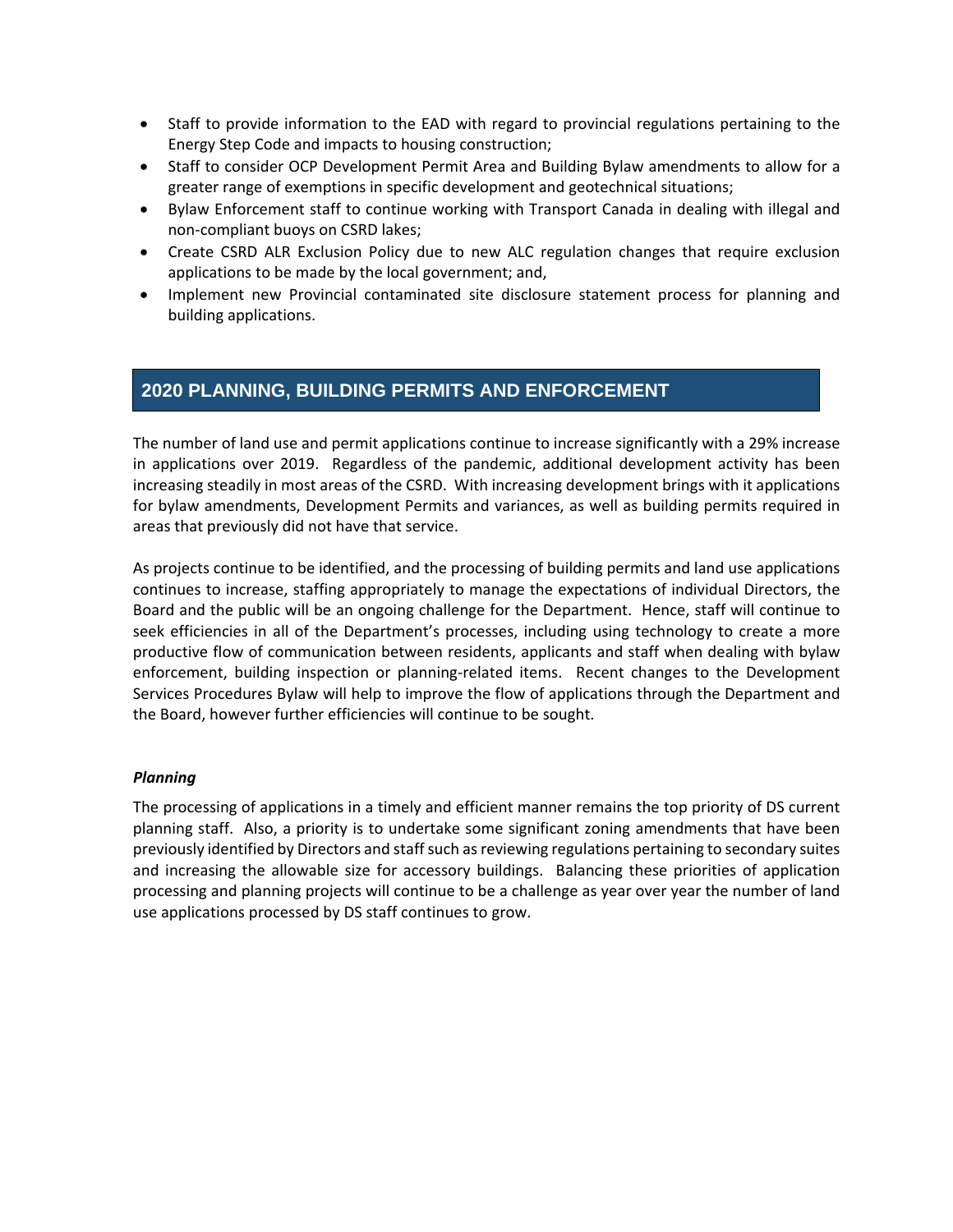

\* Estimated (est) YTD values based on data to December 1, 2020.

In the fall of 2020 the Board granted first reading to the Electoral Area E OCP. The associated Zoning Bylaw for Electoral Area E is currently being developed in conjunction with the policies espoused in the draft OCP and will be considered for first and second reading in early 2021. Referrals, public consultation and a legal review of both the OCP and Zoning Bylaw will be undertaken in spring of 2021 with the intent both bylaws will receive a public hearing in mid 2021 prior to Board adoption not long thereafter.

The Falkland/Salmon Valley OCP will also be started in 2021. An RFP will be developed and planning consultant chosen in mid 2021 with the project anticipated to start later that fall.

In support of these OCP projects, and as now required by the Province, Housing Needs Reports have been completed for CSRD Electoral Areas C and E, with reports for Electoral Areas A, B, D and F to be finished in 2021. Over time the data and results of these reports will be incorporated into the applicable OCP and required by provincial legislation.

#### *Building Inspection*

With the new building regulation service successfully started in Electoral Area C in March 2019, in addition to the existing service areas of B, E and F, building staff continue to be very busy processing building permit applications again this past year.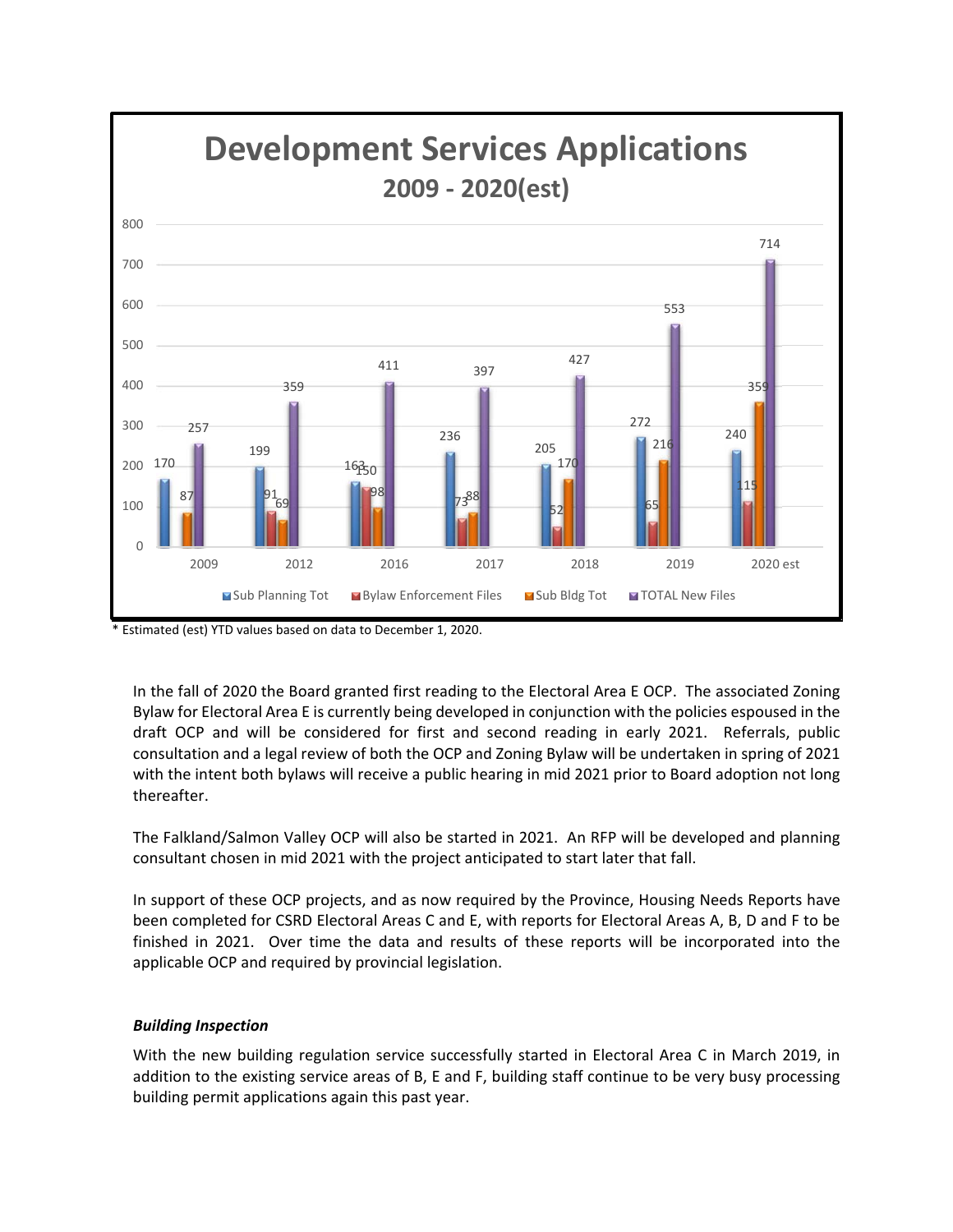Overall the number of building permit applications continues to rise significantly. However, applications within the CSRD for building permits are uneven with Electoral Area C making up the bulk of applications. Regardless, all Electoral Areas have experienced substantial increases in building‐ related activity over 2019:

Electoral Area B – 25 (2019 – 18; 38% increase) Electoral Area C – 208 (2019 – 100; 108% increase) Electoral Area E – 33 (2019 – 28; 16% increase) Electoral Area F – 93 (2019 – 70; 33% increase)



\* Estimated (est) YTD values based on data to December 1, 2020.

It is estimated that by the end of 2020 the number of building permit applications will total 359; this is an overall increase of 66% from 2019.

#### *Bylaw Enforcement*

Bylaw Enforcement complaints are once again rising. 2020 year‐to‐date totals surpassed 2019 totals in September. To December 1, 2020 there has been 306 written complaints received resulting in 106